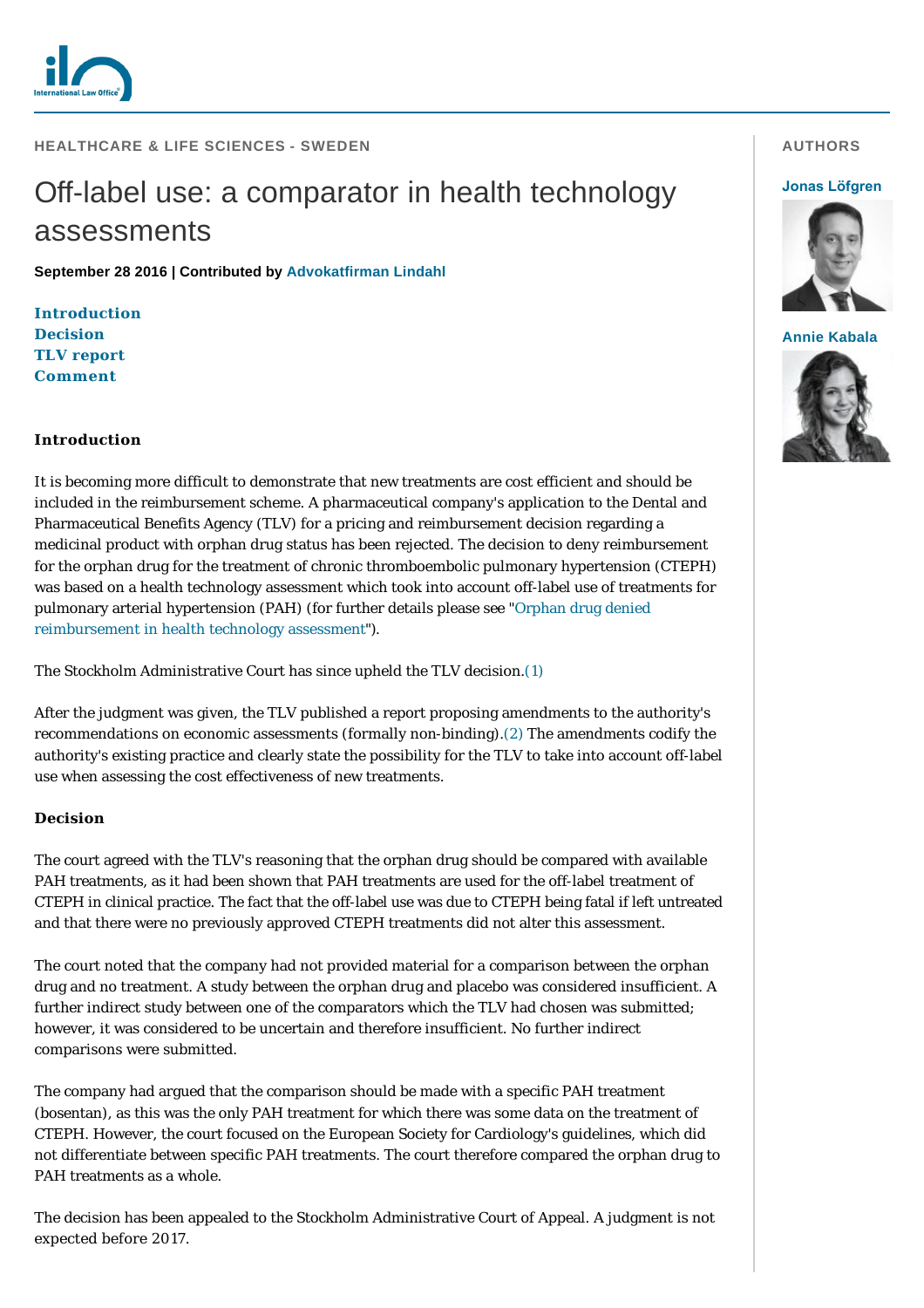# <span id="page-1-0"></span>**TLV report**

The proposed changes to the TLV's recommendations relate to the choice of comparator in the health technology assessment and the analytical method used in that assessment.

The wording in the recommendation for the choice of comparator is that the comparison should be made with the "most relevant treatments in Sweden (eg, the most commonly used ones)" (author's translation).

The proposed change entails that the chosen comparator should be:

*"the most cost-efficient treatment available in Sweden. Only treatments which are clinically relevant can be used as comparators. 'Clinically relevant' means that the treatment is used in Swedish clinical practice and that the treatment is in accordance with science and proven experience [*lege artis*].*

*Also other treatments than medicinal products, medicinal products which do not have the same indications as the medicinal product at issue and medicinal products which are not included in the reimbursement scheme may be used as a comparator. When there are no treatment alternatives which are clinically relevant and cost efficient, the comparator can be 'no treatment'.*

*Primarily, direct comparisons between the medicinal product at issue and the relevant comparator should be used. When direct comparisons are lacking or not available, indirect comparisons can be accepted. If possible, adjusted indirect comparisons should be used. Indirect comparisons should be based on systematic reviews of literature and should be presented so that assumptions and methods are clear."* (Author's translation.)

Further, the proposed changes to the recommendation on the analytical method clarifies that analyses based on quality-adjusted life years (QALYs) are the preferred measurement of cost effectiveness. It is also stated that:

> *"As an exception, when it is difficult to use QALYs (eg, in the case of severe pain during a short period of time in connection with treatment), a so-called willingness to pay study could for example be an alternative to measuring health related benefits with QALYs. Studies which measure willingness to pay are however considered to have a lower value as evidence than studies which measure a direct health effect, but can under special circumstances be relevant."* (Author's translation.)

The proposed amendments are on referral until September 30 2016.

# <span id="page-1-1"></span>**Comment**

The line of reasoning from the reimbursement authorities and the courts undermines the EU Regulation on Orphan Medicinal Products (141/2000). One of the main incentives of the orphan drug system is market exclusivity, which is intended to encourage investment in the research, development and marketing of orphan medicinal products. The court did not discuss this aspect of the case. Instead, it focused on the material submitted for the health technology assessment and found that it was insufficient. It is possible that the Court of Appeal will discuss the market exclusivity issue, as the appeal has focused on this question.

It is clear from the TLV's proposed amendments that it wishes to clarify that it may take into account off-label use and will require comparisons between the new treatment and the relevant comparator.

A part of the report which is likely to be criticised is an argumentative passage stating that science and proven experience (*lege artis*) is "superior to the regulatory status of a medicinal product", based on the interpretation of existing healthcare ordinances for healthcare malpractice (which is outside the scope of the TLV's supervision). While there is no clear definition presented regarding the proposed formal requirements for science and proven evidence, it is presumed by the TLV that a